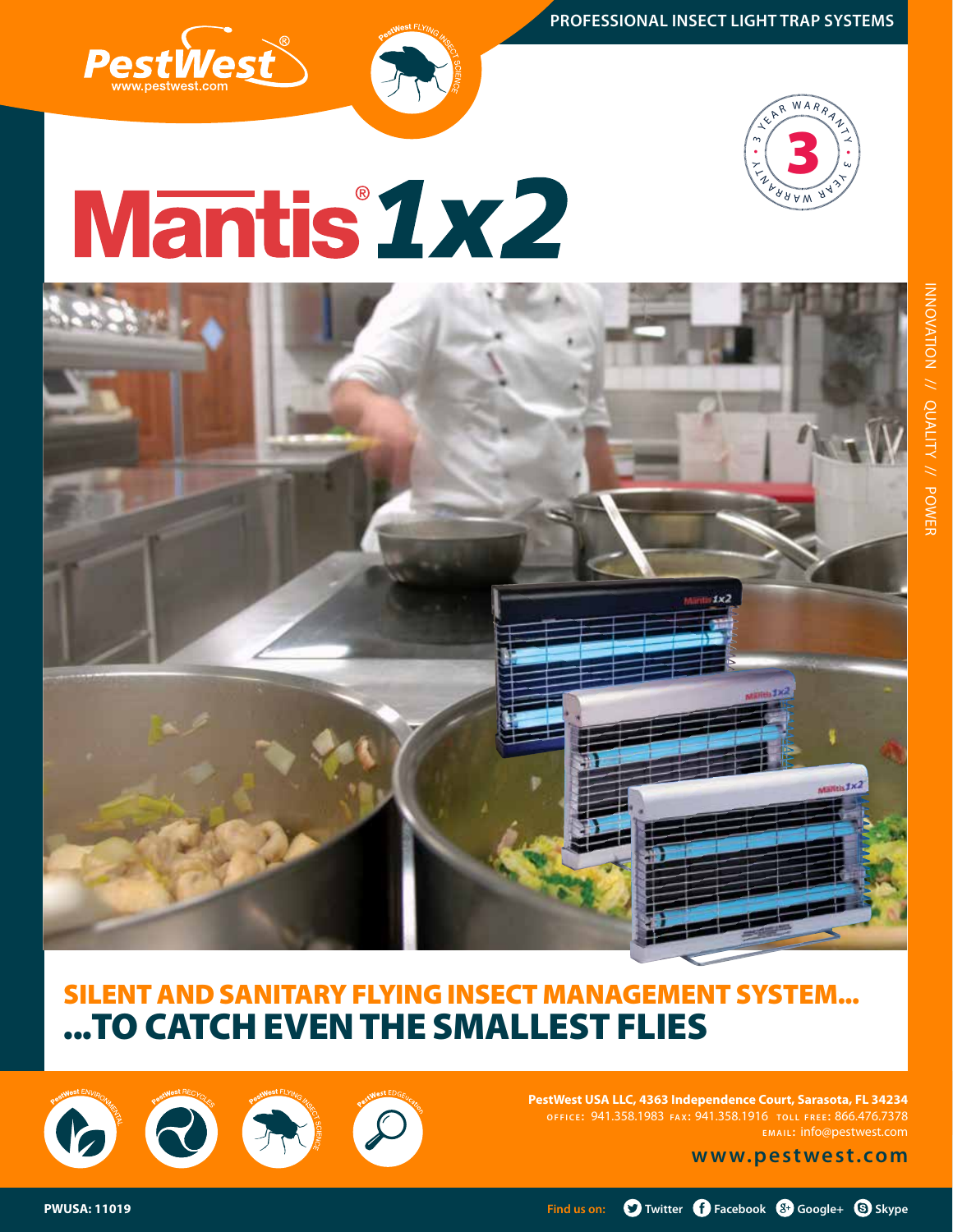



## **Mantis 1x2**

#### **Attractive and stylish wall mounted system:**

Populations of smaller flies are on the increase, putting jobs and reputations on the line. The attractive ultra-slim Mantis® 1x2 Insect Light Trap (ILT) catches all sizes of flies, especially the smaller ones that may be missed by traditional bug zappers. Available in both white and stainless steel, it is ideal for all extra sensitive locations. The Mantis® 1x2 meets all FDA, USDA and food legislation requirements and guidelines and is UL listed.

Mantis® systems are ultra-slim, easy to maintain, compact and unobtrusive and only require an occasional change of glue boards. With the Mantis® 1x2, insects remain intact when caught in the capture zone. No noise, no smell, no problem. This allows the systems to be placed closer to sensitive areas.

- Patented Reflectobakt® sleeves increase attractiveness to insects and slows the drying of the glue board – longer board life and slimmer design
- Two high-powered low mercury, lead-free 15-watt Quantum BL shatter resistant ultraviolet lamps – 100% more effective, 40% more powerful than standard UV lamps
- Strategically positioned full-size black glue board Highly effective for insects of all sizes adds discretion to your catch.
- Plastic boards for high moisture areas, 60-day universal boards in "High Def" white and discretion black for a wide variety of uses.
- Gray matrix glue boards for easy monitoring and insect density counts. Boards can be retained to provide an accurate record of infestation levels for HACCP audits
- Interchangeable glue boards and lamps with other Mantis® systems minimize stocking requirements and exceptional performance and value
- Durable Midnight black, white powder-coated Zintec steel or brushed stainless steel craftsmanship – extra long life and years of dependable service
- Easy to remove bottom tray, drop-down guard and front cover quick and easy no tool service
- Versatile mounting options, wall or freestanding bracket available ease of placement
- Low mercury, lead-free 15-watt Quantum BL standard lamps are readily available.
- 3-year warranty (excluding boards and lamps) replace annually for maximum effectiveness



•

 $\mathcal{L}_{\mathcal{L}}$  $\overline{\phantom{1}}$ 

SEAR WARRANT

3

 $A$ A A W

 $\prec$ •  $\omega$ **HARY** 

**shown with optional chrome stand product code EF30STAND**



| Weight           | 10lbs (4.5Kg)                                                                                                                                                                                          |                                                                                                                                                                                                                                    |                                      |  |  |  |  |
|------------------|--------------------------------------------------------------------------------------------------------------------------------------------------------------------------------------------------------|------------------------------------------------------------------------------------------------------------------------------------------------------------------------------------------------------------------------------------|--------------------------------------|--|--|--|--|
| Coverage         | Wall-Mounted                                                                                                                                                                                           | Freestanding (optional stand PC# EF30STAND available)                                                                                                                                                                              |                                      |  |  |  |  |
| Finish           | White Classic 110v - MAN1X2016<br>White Classic 220v - MAN1X2004<br>White Discretion 110v - MAN12D016<br>White cover ONLY - MEF301X2COVWH                                                              | Stainless Classic 110v - MAN1X2116<br><b>Classic Midnight Black</b><br>Stainless Classic 220v - MAN1X2114<br>110v - MAN1X2076<br>Stainless Discretion 110v - MAN12D116<br>Discretion cover only<br>Cover only - MEF30SST1X2COVWELL | MEF30SST1X2COVWELL (stainless steel) |  |  |  |  |
| <b>Tube Data</b> | • 2 x 15-Watt PestWest Quantum lead-free lamps<br>• Shatter resistant coating with industry compliant FEP<br>• Shatter resistant - product code: TUB15W490<br>• Standard - TUB15W430 (BL350 available) |                                                                                                                                                                                                                                    |                                      |  |  |  |  |

• Patented Reflectobakt® technology

Dimensions H: 12½" (31.75cm) W: 19" (48.26cm) D: 2½" (12.7cm)



TECHNIC

AL INFORM **TECHNICAL INFORMATION**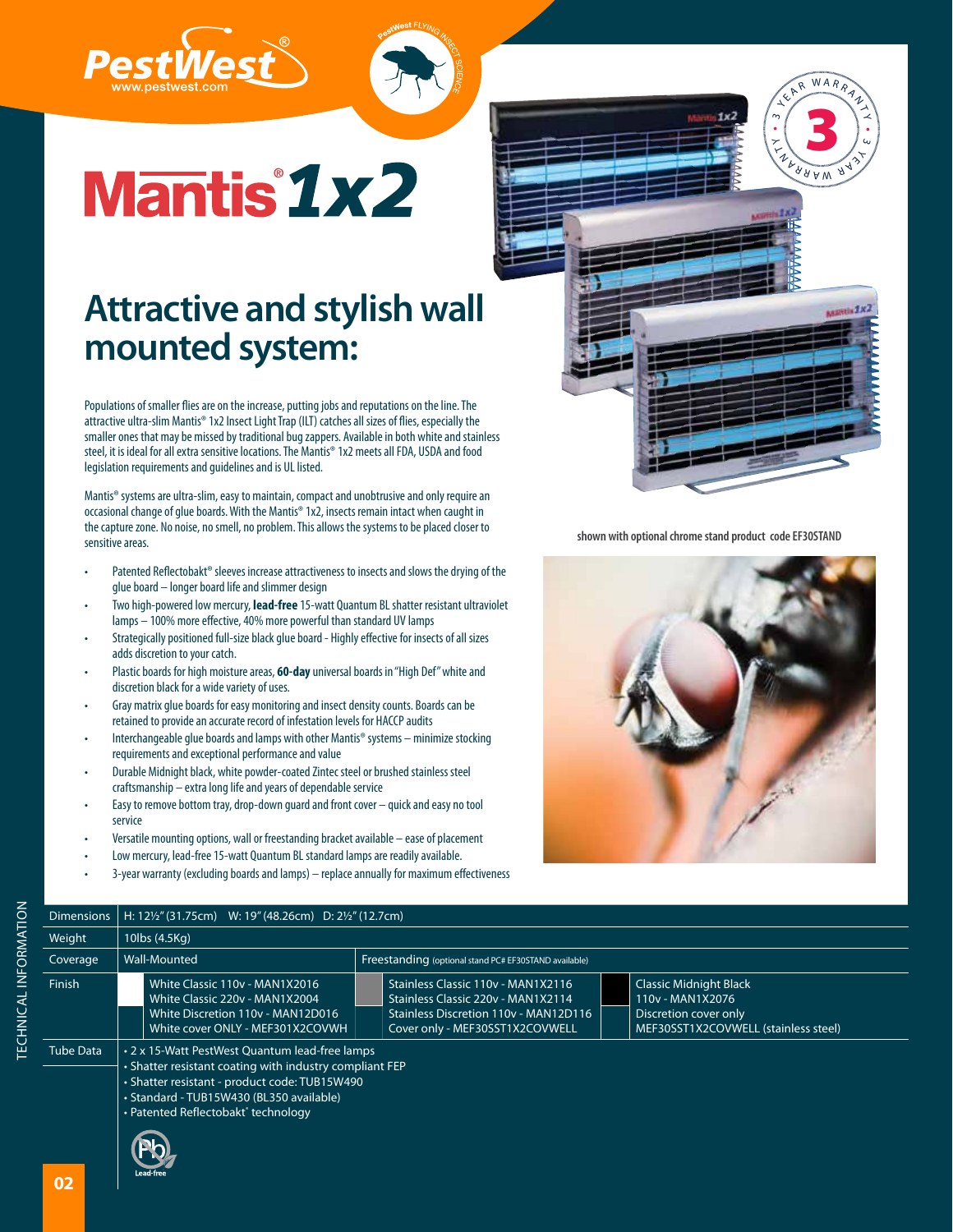

#### **So you don't want to see inside the Mantis® 1x2 or 2x2 because the placement is in a public area.**



Complete Discretion system. Ultra slim wall-mounted unit (free-standing bracket available). An attractive front cover conceals the catch of the day, which makes this unit ideal for areas in view of the public. Available in White and Stainless Steel.

- 30 watts of Quantum power give 180° coverage and optimum performance
- Durable white powder-coated zintec steel or marine grade stainless steel for long life
- Available in 110v

| <b>Product code</b> | Model <sup>1</sup>             | # per pallet | <b>Net unit</b> | Shipping weight |
|---------------------|--------------------------------|--------------|-----------------|-----------------|
| MAN12D016           | 1x2 White Discretion           | 60           | 3/case          | 36 lbs (16.3Kg) |
| MAN12D116           | 1x2 Stainless Steel Discretion | 60           | 3/case          | 36 lbs (16.3Kg) |

**See also accessories. Replacement lamp(s): TUB15W490 - shatter resistant and TUB15W430 - standard.**

**Replacement Classic Premium glue board BLACK BOACHA850, BOAMAN853 (Universal BLACK), BOAMANWT (Universal White), BOAMAN867 (Gray Matrix), BOAMAN872 (plastic)**

|                                            | <b>Dimensions</b> | H: $12\frac{1}{2}$ " (31.75cm) W: 19" (48.26cm) D: $2\frac{1}{2}$ " (12.7cm) |                                                                                                                                                                                                                                               |  |                                                    |  |
|--------------------------------------------|-------------------|------------------------------------------------------------------------------|-----------------------------------------------------------------------------------------------------------------------------------------------------------------------------------------------------------------------------------------------|--|----------------------------------------------------|--|
| RM<br>Ě<br>$rac{1}{\overline{2}}$<br>TECHI | <b>Weight</b>     | 11.5lbs (5.2Kg)                                                              |                                                                                                                                                                                                                                               |  |                                                    |  |
|                                            | Coverage          | Wall-Mounted                                                                 |                                                                                                                                                                                                                                               |  | Freestanding with optional<br>stand PC# EF30STAND" |  |
|                                            | <b>Finish</b>     |                                                                              | White                                                                                                                                                                                                                                         |  | <b>Stainless Classic</b>                           |  |
|                                            | Tube Data         |                                                                              | • 2 x 15-Watt PestWest Quantum lead-free lamps<br>• shatter resistant coating with industry compliant FEP<br>• Shatter resistant - product code: TUB15W490<br>· Standard - TUB15W430 (BL350 available)<br>• Patented Reflectobakt® technology |  |                                                    |  |
|                                            | <b>Lead free</b>  |                                                                              |                                                                                                                                                                                                                                               |  |                                                    |  |

#### **Discretion covers only**

So you don't want to see inside the Mantis because the placement is in a public area. The discretion cover is an option to transform any 1x2 or 2x2 into a discreet insect light trap suitable for any public area. Retro fits (after 2012 models ONLY) easily with no additional tool required. Available in White, Stainless Steel and Gray (for the MAX 50). **See below for easy install instructions or call us at 866.476.7378:**

| <u>JEE DEIUW IUI EUJY IIIJUUI IIIJUULIUIIJ UI CUII UJ UL OUU. T/ U.I J/ U.</u> |                                                  |                                   |      |                    |
|--------------------------------------------------------------------------------|--------------------------------------------------|-----------------------------------|------|--------------------|
| <b>Product code</b>                                                            | <b>Use Description</b>                           | $\parallel$ # per pallet Net unit |      | Shipping wei       |
| MEF301X2COVWH                                                                  | White Cover Only                                 | n/a                               | Each | 3 lbs (1.3 Kg)     |
| MEE30SST1Y2COVWELL                                                             | <b>1v7 Stainless Steel Discretion Cover Only</b> | n/a                               | Each | $3$ lhc (1 $3$ Kn) |

| <b>Product code</b> | <b>Use Description</b>                           | $#$ per pallet | Net unit | Shipping weight       |
|---------------------|--------------------------------------------------|----------------|----------|-----------------------|
| MEF301X2COVWH       | <b>White Cover Only</b>                          | n/a            | Each     | $3$ lbs $(1.3$ Kg)    |
| MEF30SST1X2COVWELL  | <b>1x2 Stainless Steel Discretion Cover Only</b> | n/a            | Each     | $3$ lbs $(1.3$ Kg)    |
| MEF301X2MCOVGRAY    | <b>1x2 MAX 50 Discretion Cover Only</b>          | n/a            | Each     | $3$ lbs $(1.3$ Kg $)$ |







**Always unplug system before attempting any nce or retro fit.** 



**Carefully remove the front grill by slightly**  bending the tabs at the base of the grill out **from the punched holes and pull away.** 



**discretion cover.** 

**Reverse the action with the new** 



**Your new 1x2 discretion is ready to go to work.** 

**Same procedure for the Mantis 2x2**